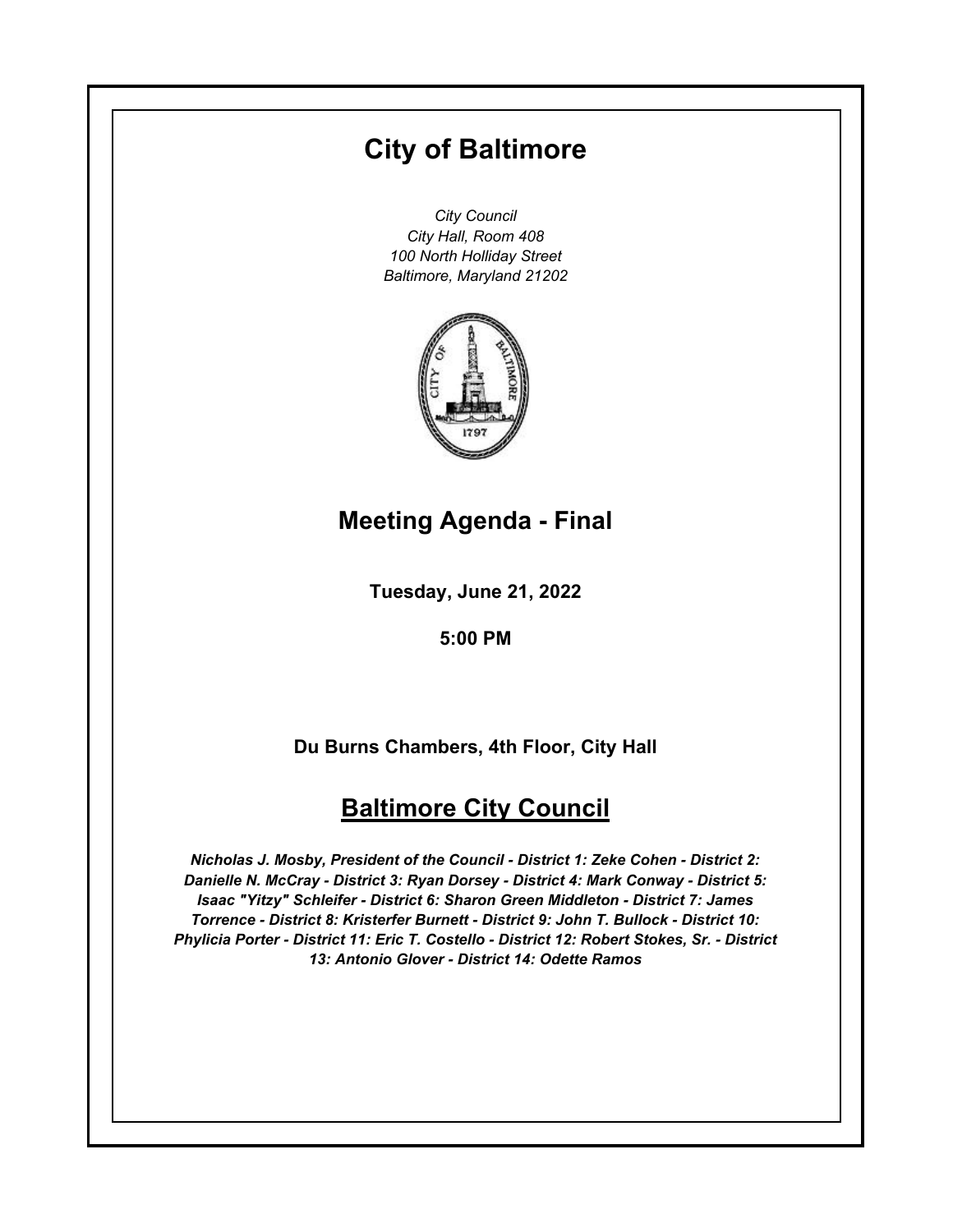#### **Call to Order**

### **Invocation**

Reverend Donna Sweeting, Saint James Episcopal Church

# **Pledge of Allegiance**

#### **Showcase Baltimore**

**Roll Call**

#### **Approval of the Journal**

June 13, 2022

#### **Communications from the Mayor**

# **Bills Signed by the Mayor**

June 13, 2022

| 21-0102   | Building Permits - Disposal Plan Requirement (The John F. Chalmers Sr.<br>Act)                                                                                                                                                                                                                                                                                                                                                                                                               |
|-----------|----------------------------------------------------------------------------------------------------------------------------------------------------------------------------------------------------------------------------------------------------------------------------------------------------------------------------------------------------------------------------------------------------------------------------------------------------------------------------------------------|
|           | For the purpose of requiring certain holders of permits issued by the Department of<br>Housing and Community Development to submit a disposal plan with the permit<br>application; requiring permit holders to submit proof of disposal to the Department<br>within a certain period of time after the permit work has concluded; establishing a<br>certain citation amount; and generally relating to requiring permit holders dispose of<br>waste and refuse in a proper and legal manner. |
| Sponsors: | James Torrence, Zeke Cohen, John T. Bullock, Phylicia Porter, Sharon Green Middleton,<br>Kristerfer Burnett, Odette Ramos                                                                                                                                                                                                                                                                                                                                                                    |
| 21-0166   | Rezoning - Block 3635, Lot 055<br>For the purpose of changing the zoning for the property known as Block 3635, Lot<br>055, as outlined in red on the accompanying plat, from the C-4 Zoning District to the<br>C-1 Zoning District.                                                                                                                                                                                                                                                          |
| Sponsors: | Robert Stokes, Sr.                                                                                                                                                                                                                                                                                                                                                                                                                                                                           |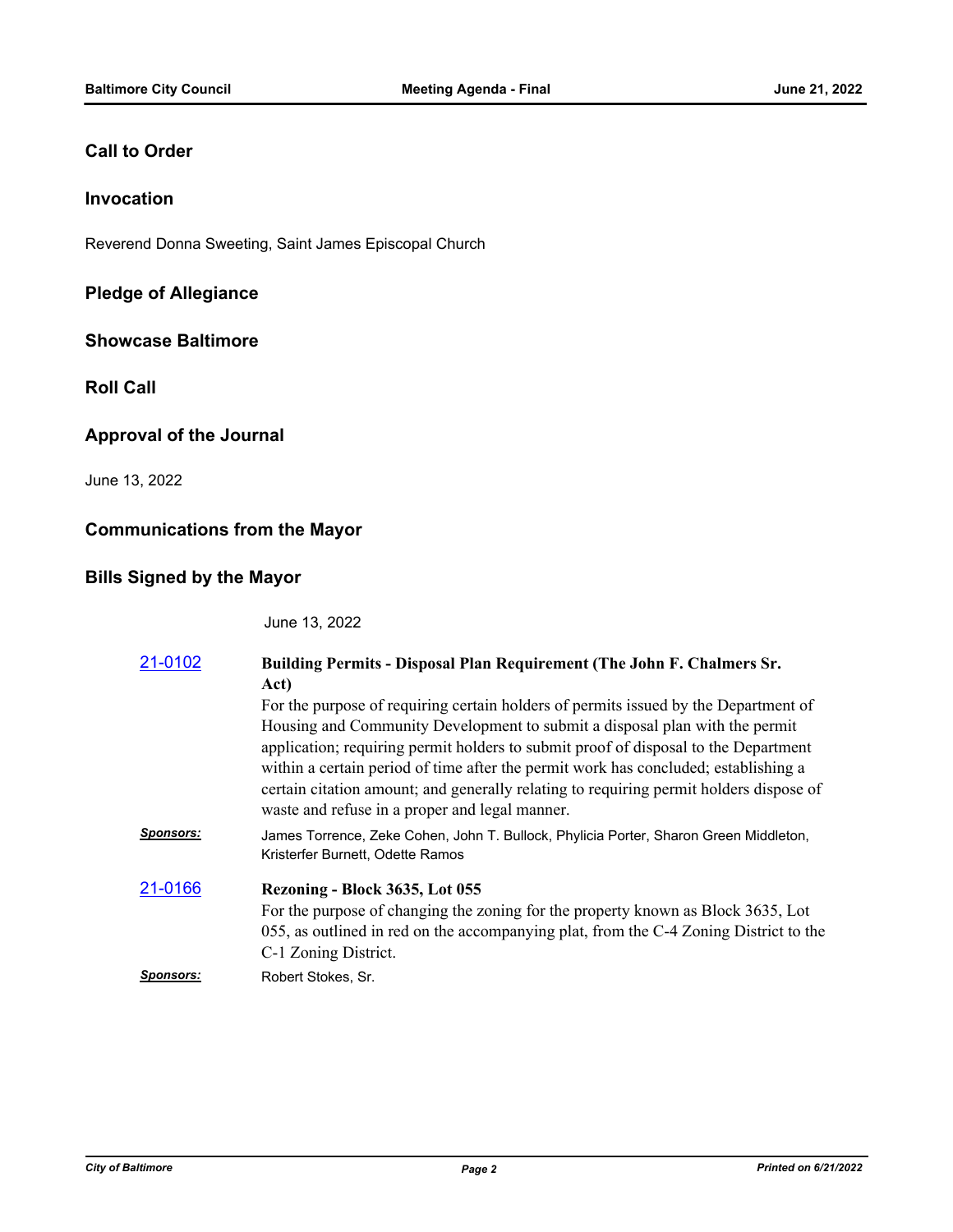| 21-0171           | Zoning - Conditional Use Conversion of Single-Family Dwelling Unit to 2<br>Dwelling Units in the R-7 Zoning District - Variance - 811 Chauncey Avenue<br>For the purpose of permitting, subject to certain conditions, the conversion of a<br>single-family dwelling unit to 2 dwelling units in the R-7 Zoning District on the<br>property known as 811 Chauncey Avenue (Block 3463A, Lot 013C), as outlined in<br>red on the accompanying plat; and granting a variance from bulk (lot area)<br>requirements.                                                                                                        |
|-------------------|------------------------------------------------------------------------------------------------------------------------------------------------------------------------------------------------------------------------------------------------------------------------------------------------------------------------------------------------------------------------------------------------------------------------------------------------------------------------------------------------------------------------------------------------------------------------------------------------------------------------|
| <u>Sponsors:</u>  | James Torrence                                                                                                                                                                                                                                                                                                                                                                                                                                                                                                                                                                                                         |
| 22-0190           | Repeal of Ordinances 08-94, 08-95, and 08-96 - Westport Waterfront<br>Development District, Westport Special Taxing District, and State<br><b>Obligations Pledge</b><br>For the purpose of repealing Ordinance 08-94, which created the Westport<br>Waterfront Development District; repealing Ordinance 08-95, which created the<br>Westport Waterfront Special taxing District; repealing Ordinance 08-96, which<br>authorized the pledge by the City of Tax Increment Revenues and Special Tax<br>Revenues for the purpose of financing infrastructure improvements; and providing for<br>a special effective date. |
| <u>Sponsors:</u>  | Phylicia Porter                                                                                                                                                                                                                                                                                                                                                                                                                                                                                                                                                                                                        |
| <b>Introduced</b> |                                                                                                                                                                                                                                                                                                                                                                                                                                                                                                                                                                                                                        |
| 22-0248           | <b>Charter Amendment - Baltimore City Police Department - Local Control -</b><br><b>Establishment</b><br>For the purpose of creating a Baltimore City Police Department as an agency and<br>instrumentality of the City of Baltimore; and submitting this amendment to the qualified<br>voters of the City for adoption or rejection.                                                                                                                                                                                                                                                                                  |
| <u>Sponsors:</u>  | City Council President (Administration), Danielle N. McCray, John T. Bullock, Sharon<br><b>Green Middleton</b>                                                                                                                                                                                                                                                                                                                                                                                                                                                                                                         |
|                   | <b>MAYOR AND CITY COUNCIL RESOLUTION</b><br><b>RULES AND OVERSIGHT COMMITTEE</b>                                                                                                                                                                                                                                                                                                                                                                                                                                                                                                                                       |
| 22-0249           | <b>Prevailing Wage - Revisions and Petitions</b><br>For the purpose of simplifying the manner by which the City revises its prevailing<br>wage for construction contracts and providing for a rate review procedure after the<br>initial rate establishment.                                                                                                                                                                                                                                                                                                                                                           |
| <u>Sponsors:</u>  | Kristerfer Burnett, John T. Bullock, Sharon Green Middleton                                                                                                                                                                                                                                                                                                                                                                                                                                                                                                                                                            |
|                   | <b>ORDINANCE</b><br><b>WAYS AND MEANS COMMITTEE</b>                                                                                                                                                                                                                                                                                                                                                                                                                                                                                                                                                                    |

**Bills**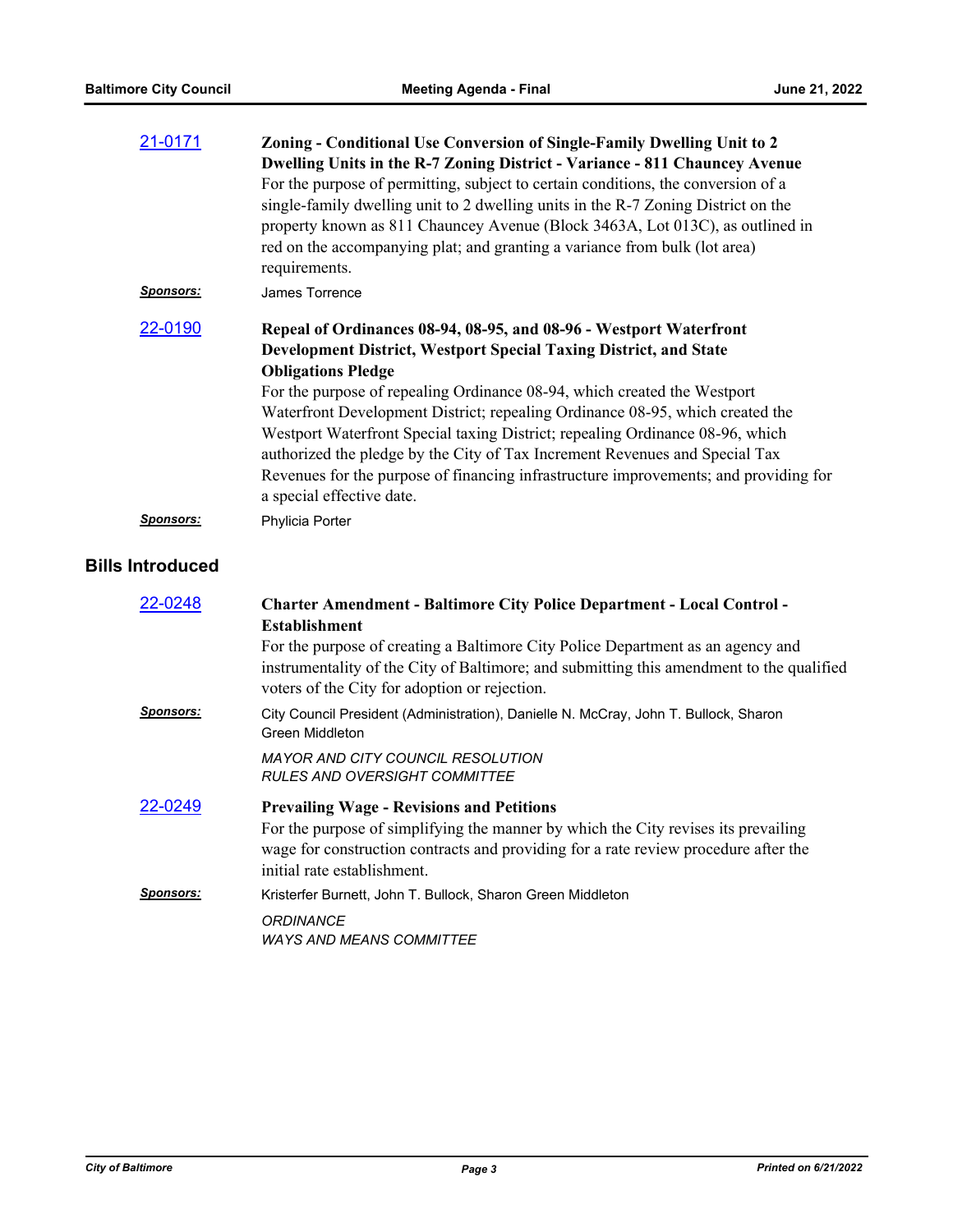### **Consent Calendar**

# **(See Section A at back of Agenda)**

#### **2R Second Reader**

# *Economic and Community Development*

| 21-0156          | Zoning - Conditional Use Parking Lot - 1207 and 1209 E. 43rd Street and<br>1204 Springfield Avenue                                                                                                                                                                                                                                                                                                                                                                    |
|------------------|-----------------------------------------------------------------------------------------------------------------------------------------------------------------------------------------------------------------------------------------------------------------------------------------------------------------------------------------------------------------------------------------------------------------------------------------------------------------------|
|                  | For the purpose of permitting, subject to certain conditions, the establishment,<br>maintenance, and operation of an open off-street parking area on the properties<br>known as 1207 and 1209 E. 43rd Street (Block 5208 Lots 004 and 005) and 1204<br>Springfield Avenue (Block 5208, Lot 012) as outlined in green on the accompanying<br>plat; and providing for a special effective date.                                                                         |
| <b>Sponsors:</b> | President Nicholas J. Mosby                                                                                                                                                                                                                                                                                                                                                                                                                                           |
|                  | <b>RECOMMEND FAVORABLE WITH AMENDMENTS</b>                                                                                                                                                                                                                                                                                                                                                                                                                            |
| 22-0207          | <b>Vacant Building Notices</b><br>For the purpose of defining the term "vacant building notice"; creating and amending<br>certain penalties for failing to abate a vacant building notice; and generally related to<br>the issuance and enforcement of vacant building notices.                                                                                                                                                                                       |
| Sponsors:        | Odette Ramos, Sharon Green Middleton, Phylicia Porter, Danielle N. McCray, James<br>Torrence, Kristerfer Burnett, Zeke Cohen                                                                                                                                                                                                                                                                                                                                          |
|                  | RECOMMEND FAVORABLE WITH AMENDMENTS                                                                                                                                                                                                                                                                                                                                                                                                                                   |
| 22-0105R         | Approval for the Exchange of a Class B-D-7 License to a Class A-7 License<br>for Use at 1238 Greenmount Avenune, 21202                                                                                                                                                                                                                                                                                                                                                |
|                  | For the purpose of providing the required approval under Md. Code Ann., Alc. Bev.<br>$\S 12-902.1(d)(1)$ to allow the license holder holding a valid Class B-D-7 Beer, Wine,<br>and Liquor License issued for use at 1238 Greenmount Avenue, Baltimore, Maryland<br>21202 to apply to the Board of Liquor License Commissioners for Baltimore City to<br>exchange their Class B-D-7 Beer, Wine, and Liquor License for a Class A-7 Beer,<br>Wine, and Liquor License. |
| <b>Sponsors:</b> | Robert Stokes, Sr.                                                                                                                                                                                                                                                                                                                                                                                                                                                    |
|                  | <b>RECOMMEND FAVORABLE</b>                                                                                                                                                                                                                                                                                                                                                                                                                                            |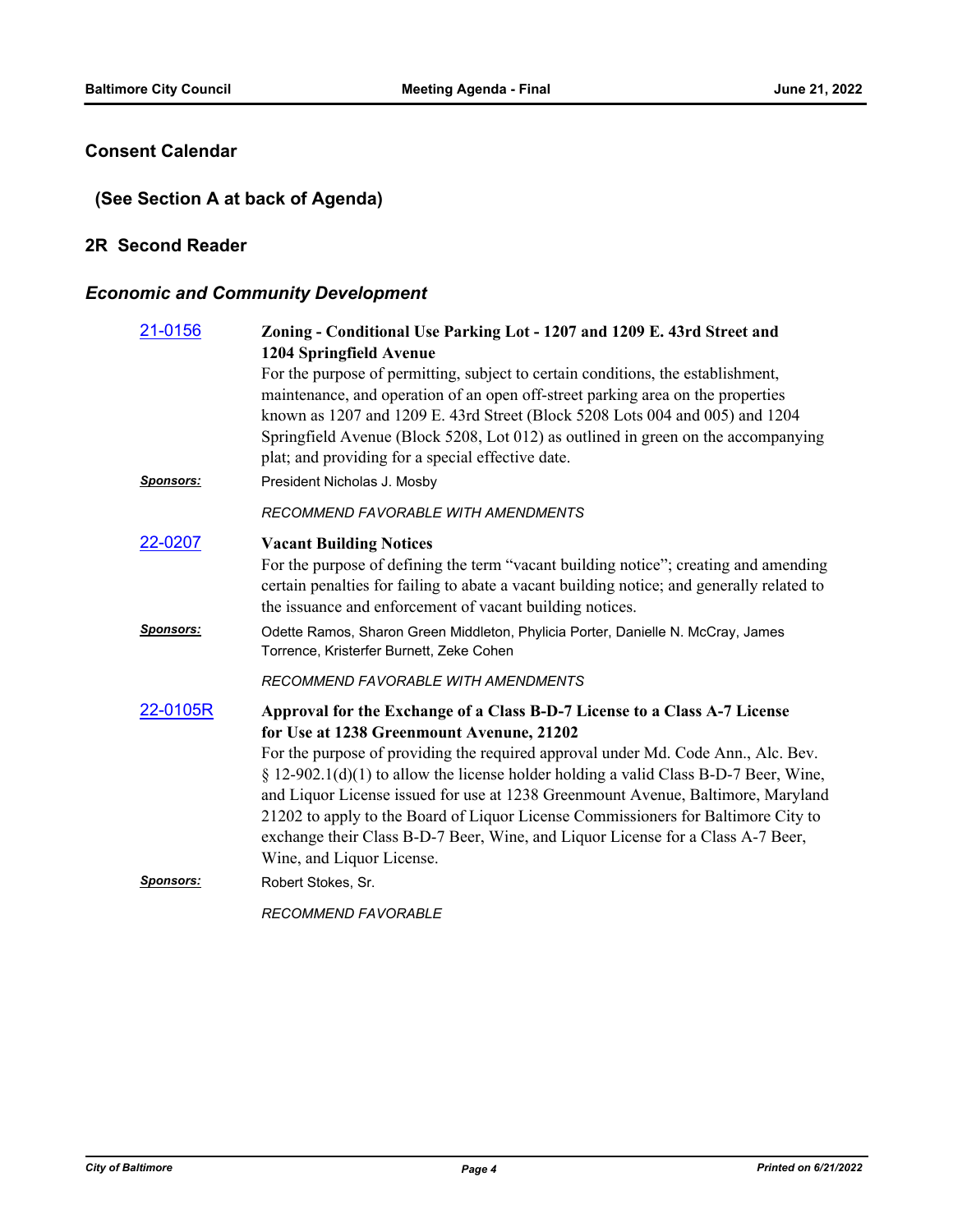# *Public Safety and Government Operations*

| 21-0050          | <b>Burglar Alarms Registration and Regulation - False Alarms</b>                          |
|------------------|-------------------------------------------------------------------------------------------|
|                  | For the purpose of revising the fees assessed to alarm system users for repeated false    |
|                  | alarms; altering the number of false alarms within year that will result in the placement |
|                  | of the premises into a no-response status; requiring that alarm system monitors make      |
|                  | certain additional attempts to verify the need for a police response; making certain      |
|                  | stylistic changes; and providing for a special effective date.                            |
| <b>Sponsors:</b> | City Council President (Administration), John T. Bullock, Sharon Green Middleton          |
|                  | <b>RECOMMEND FAVORABLE</b>                                                                |

#### **3R Third Reader**

# *Third Reader (for final passage)*

| 22-0197          | RPP Area 31 (Townes at the Terraces) - Revisions<br>For the purpose of modifying the hours of applicable parking restrictions for                                                                                                                                                                                                                           |
|------------------|-------------------------------------------------------------------------------------------------------------------------------------------------------------------------------------------------------------------------------------------------------------------------------------------------------------------------------------------------------------|
|                  | Residential Parking Plan Area 31 (Townes at the Terraces); reducing the non-permit<br>parking time threshold; establishing an exception to the applicable permit limit; and<br>correcting and conforming related provisions.                                                                                                                                |
| <b>Sponsors:</b> | Eric T. Costello                                                                                                                                                                                                                                                                                                                                            |
| 22-0202          | Residential Permit Parking Program - Fells Point Area - Amendment<br>For the purpose of amending the boundaries of the Fells Point Area Residential<br>Parking Permit Program; revising area parking restrictions; creating new program<br>eligibility standards, and generally relating to the Fells Point Area Residential Permit<br>Parking Program.     |
| <b>Sponsors:</b> | Zeke Cohen                                                                                                                                                                                                                                                                                                                                                  |
| 22-0240          | Sale of Property - 711 North Arlington Avenue (Block 0104, Portion of Lot<br>062)                                                                                                                                                                                                                                                                           |
|                  | For the purpose of authorizing the Mayor and City Council of Baltimore to sell, at<br>either public or private sale, all its interest in certain property located at 711 North<br>Arlington Avenue (Block 0104, Portion of Lot 062) and no longer needed for public<br>use; and providing for a special effective date.                                     |
| <b>Sponsors:</b> | <b>City Council President (Administration)</b>                                                                                                                                                                                                                                                                                                              |
| 22-0239          | <b>Sale of Property - 2001 Park Avenue</b><br>For the purpose of authorizing the Mayor and City Council of Baltimore to sell, at<br>either public or private sale, all its interest in certain property that is located at 2001<br>Park Avenue (Block 3448; Lot 030) and is no longer needed for public use; and<br>providing for a special effective date. |
| <b>Sponsors:</b> | <b>City Council President (Administration)</b>                                                                                                                                                                                                                                                                                                              |